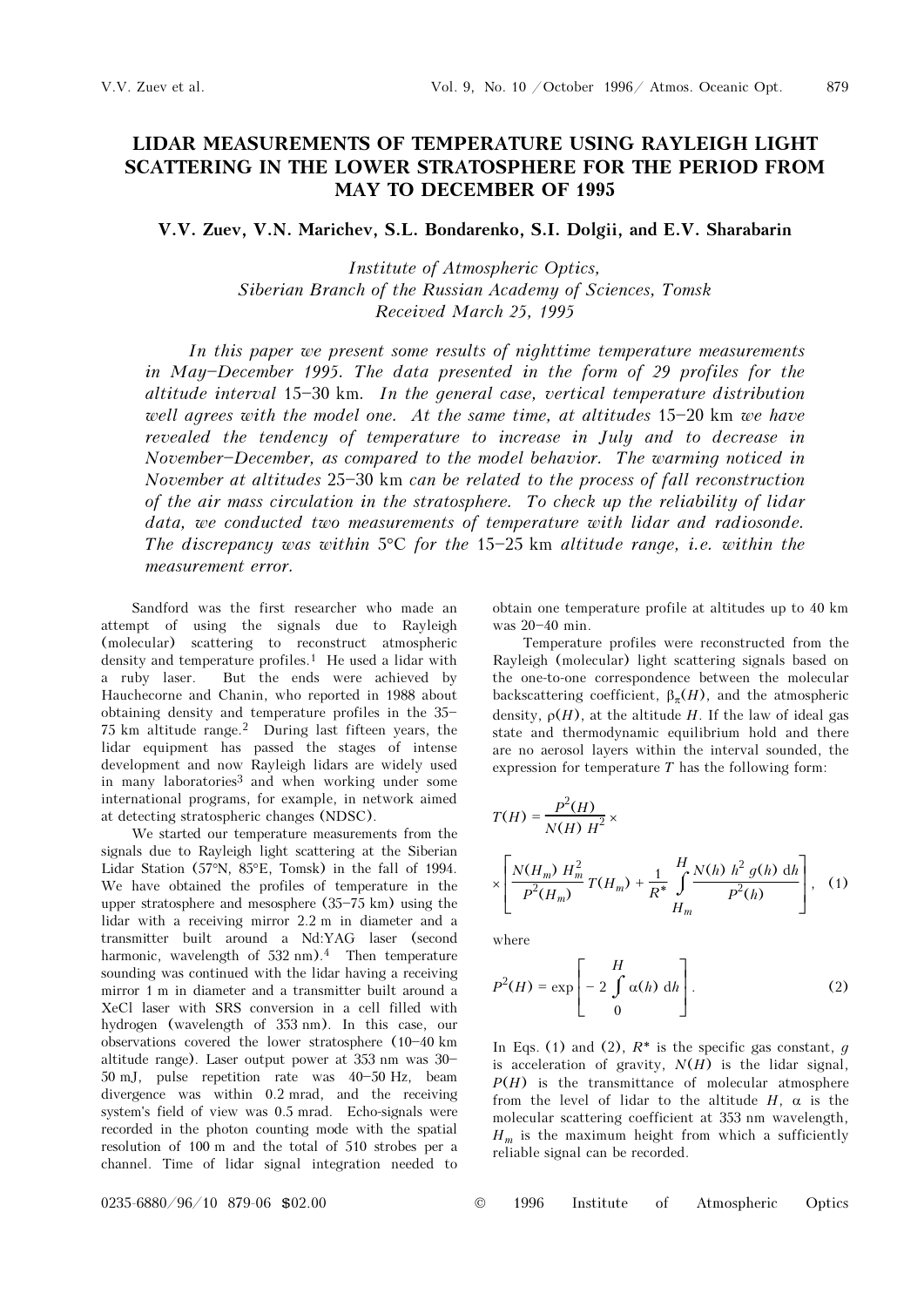Note that the above expression for temperature T differs from that derived in Ref. 2:

$$
T(H) = \frac{g(H) \Delta H}{R^* \ln (1+X)},
$$
\n(3)

$$
X = \frac{\rho(H) g(H) \Delta H}{Q (H + \Delta H / 2)},
$$
\n(4)

where Q is the pressure, and  $\Delta H$  is the spatial resolution. This expression was derived in Ref. 2 from the conditions of pressure difference at upper and lower boundaries of a selected layer, while we derived our expression considering pressure as a mass of integral column of the atmospheric density. In addition, we took into account signal attenuation due to molecular scattering, whose contribution becomes significant when operating in the lower stratosphere and the upper troposphere. The comparison of results of temperature calculations by Eqs. (1) and (3) with regard for the molecular transmission  $P^2$  showed quite good agreement.

Let us now consider the results of temperature sounding for May-December 1995. They are shown in Fig. 1 as 29 separate profiles. In the figure, along with the lidar temperature profiles (solid curves), set out are model profiles (dashed curves) for midlatitude summer, winter, and off-season. It should be noted that lidar profiles at the plots are given for altitudes 5 km below  $H_{\text{max}}$ . It is due to the necessity to decrease the influence of error caused by somewhat arbitrary assignment of a model value  $T(H_m)$  to the real temperature. One can see that vertical temperature distribution is generally in a good agreement with the model one. As expected, lidar temperature profiles have individual structure, because they were obtained at different nights. The profiles for May 11 and 12 coincide closely with the model ones. Then, beginning from May 17, some temperature drop is observed at altitudes from 15 to 20 km. This drop is seen in the plots on May 23 and June 9 and 12. From early July the lidar temperature profile (3.07.95) passes through the model one, then a temperature rise is observed in the lower part of the profiles on July 5 to 9. On July 10 and 11 temperature distribution comes to the model one again. In the succeeding period, our observations were interrupted until September 23. On this night the temperature distribution coinciding with the model one was observed. However, on September 26, its redistribution occurred at lower altitudes, and the temperature dropped by  $10^{\circ}$ C in  $16-20$  km altitude range and rose by 15°C at a 15 km altitude. In the next days from the late September to the early November, the profiles had practically identical structures, i.e., reduced temperature at lower altitudes

and temperature coincident with that given by the model at higher altitudes. In the middle of November (14.11.95), temperature distribution came close to the model one. In the next days, November 15, 21 and 22, temperature redistribution occurred to the abovementioned profile with reduced temperature in the lower part and that elevated up to 16°C above 25 km level. Unstable temperature distribution was noticed on November 29 and December 3. By late December, strong cooling-out took place at altitudes below 20 km; at the same time on the profile for December 25 one can see warming with the maximum at a 25-km altitude and a 12°C deviation from the model one.

Note that the described dynamics of the vertical temperature distribution in the stratosphere is based on the results of lidar observations. For a complete analysis and interpretation of the dynamics of vertical temperature distribution, wider information is needed including synoptics for the altitude range under consideration, data of independent measurements, etc. We are planning to use synoptic maps and radiosondes data in our further investigations. However, already now the following facts can be stated. First, in the middle summer (July) stable warming of the atmosphere is observed in the  $15-20$  km altitude range and, on the contrary, in October-December cooling of the atmosphere takes place at the same altitudes. In May, June and September the vertical temperature distribution is close to the model one. The temperature rise noticed in November at altitudes of  $25-$ 30 km may be an indication of a seasonal process of the circulation change. Second, on many figures, as an altitude increases, the temperature oscillations about the model profile become more and more pronounced. In a number of cases, these oscillations exhibit a wavy structure. From the physical point of view, this circumstance may be explained by the fact of appearance, in the stratosphere, of internal gravity waves,  $5$  for which temperature plays the role of a tracer.

From the viewpoint of measurement data reliability, one should keep in mind that the measurement error also increases with the altitude. This may lead to the noticeable discrepancies in temperature. In order to evaluate the reliability of lidar data, we have performed test study. They consisted in simultaneous measurements of temperature profiles with a lidar and a radiosonde. Figure 2 shows the temperature profiles obtained with a lidar and a radiosonde in the  $15-25$  km altitude range at night of July 3 and 6, 1995. One can see from comparing the data that maximum discrepancy throughout the altitude range does not exceed 5°C. Taking into account errors in balloon and lidar measurements as well as their separation in time and space the results of calibration can be considered to be quite satisfactory, and thus the lidar data can be considered as sufficiently reliable.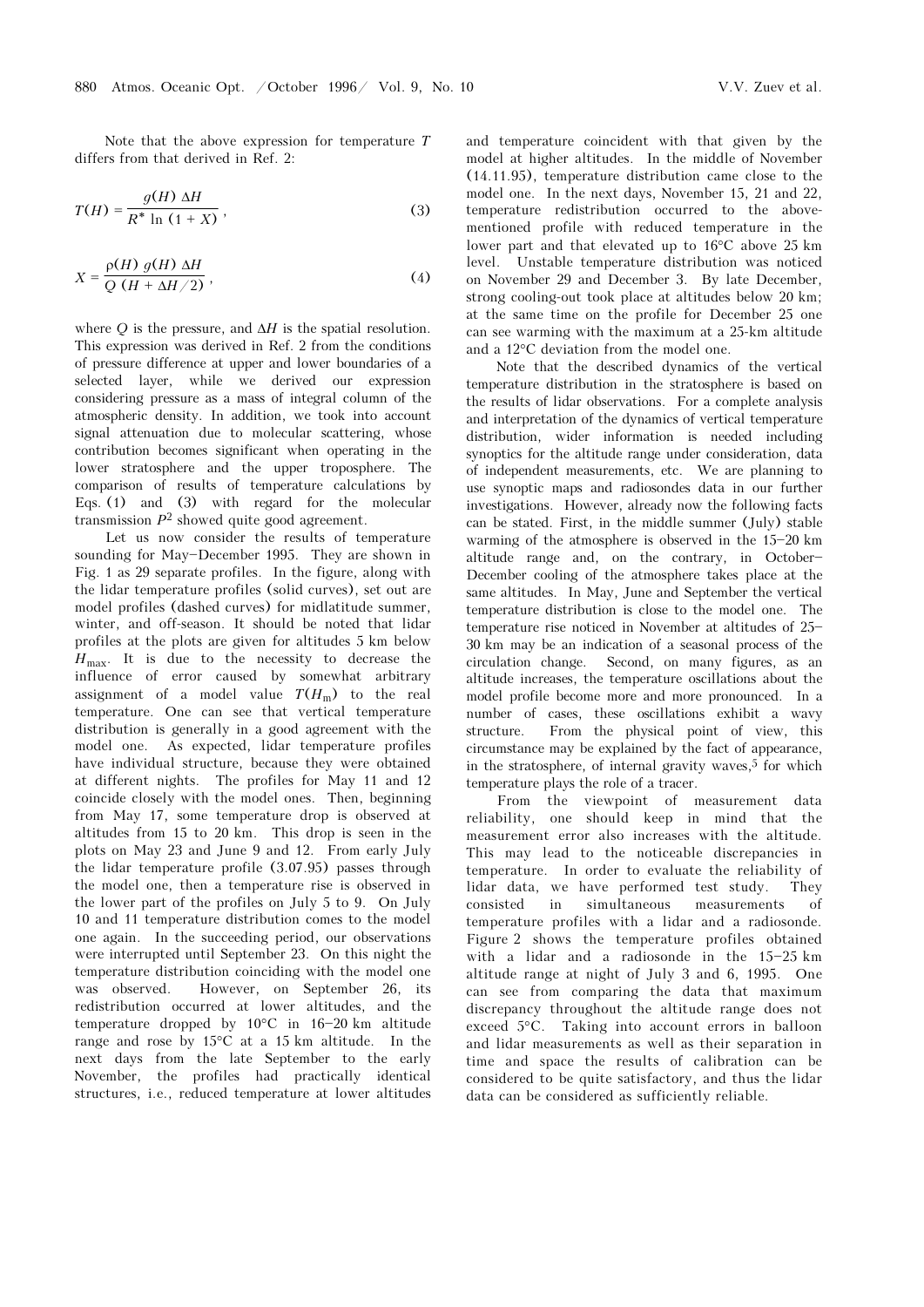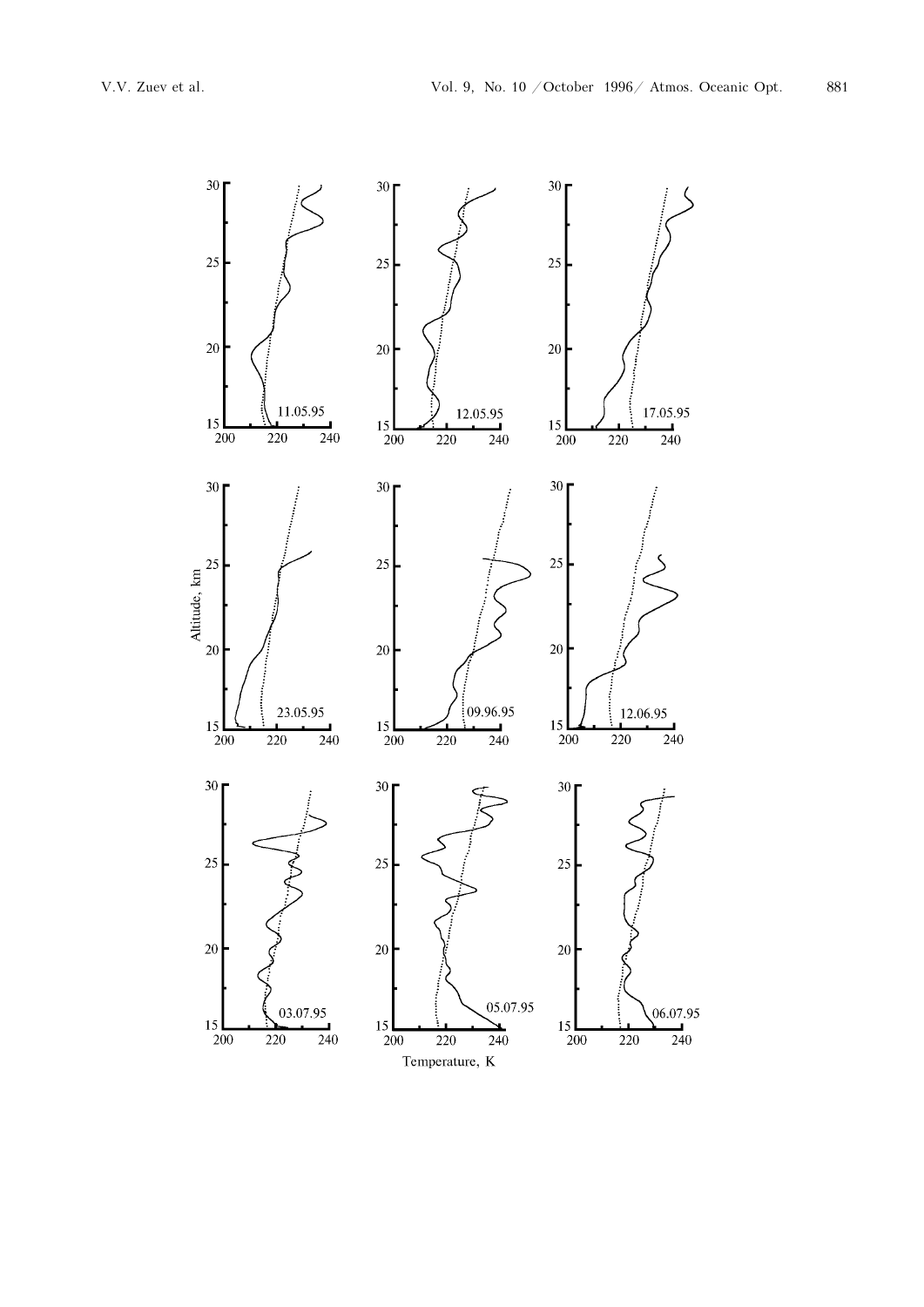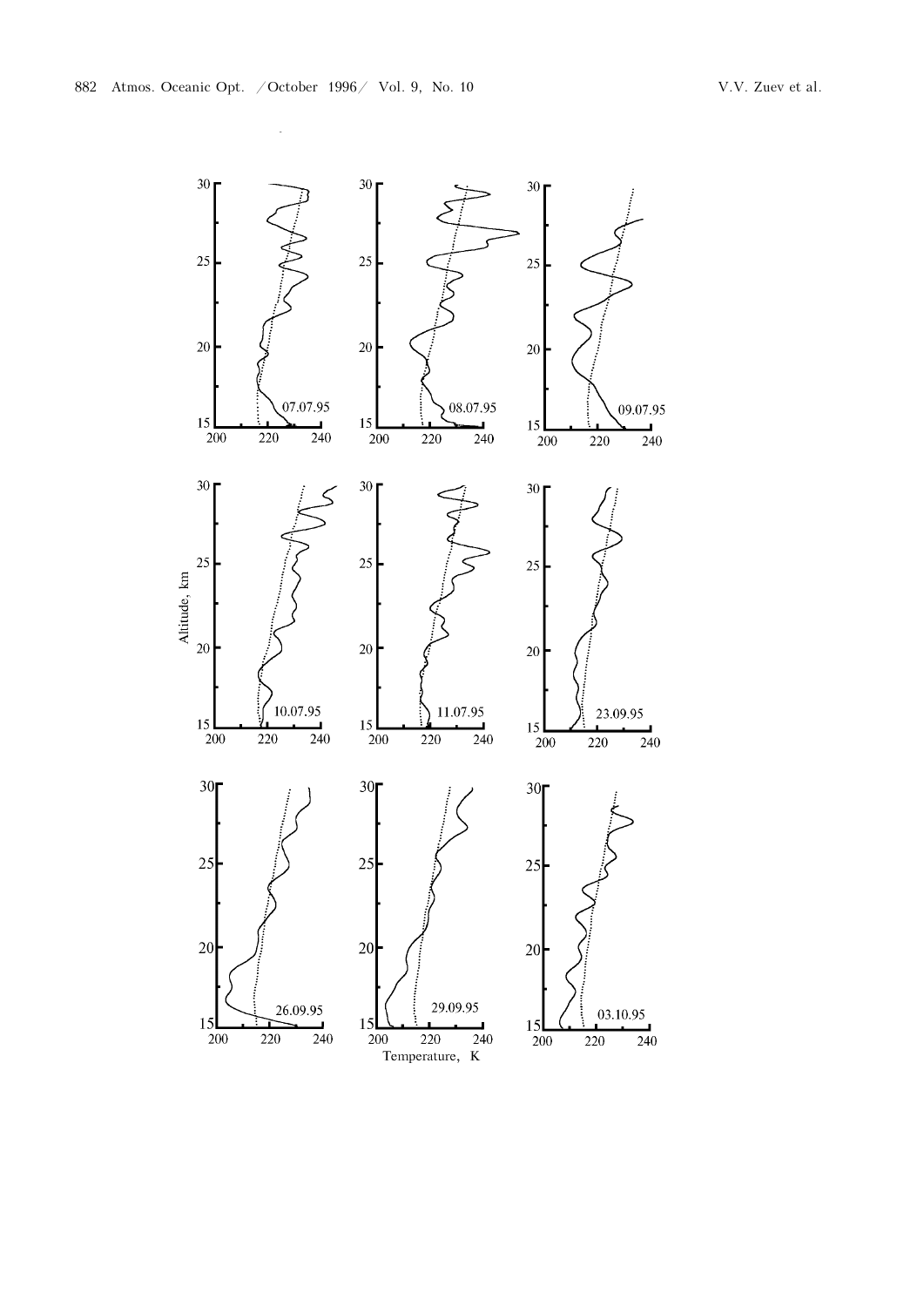

FIG. 1. Dynamics of the vertical temperature distribution.